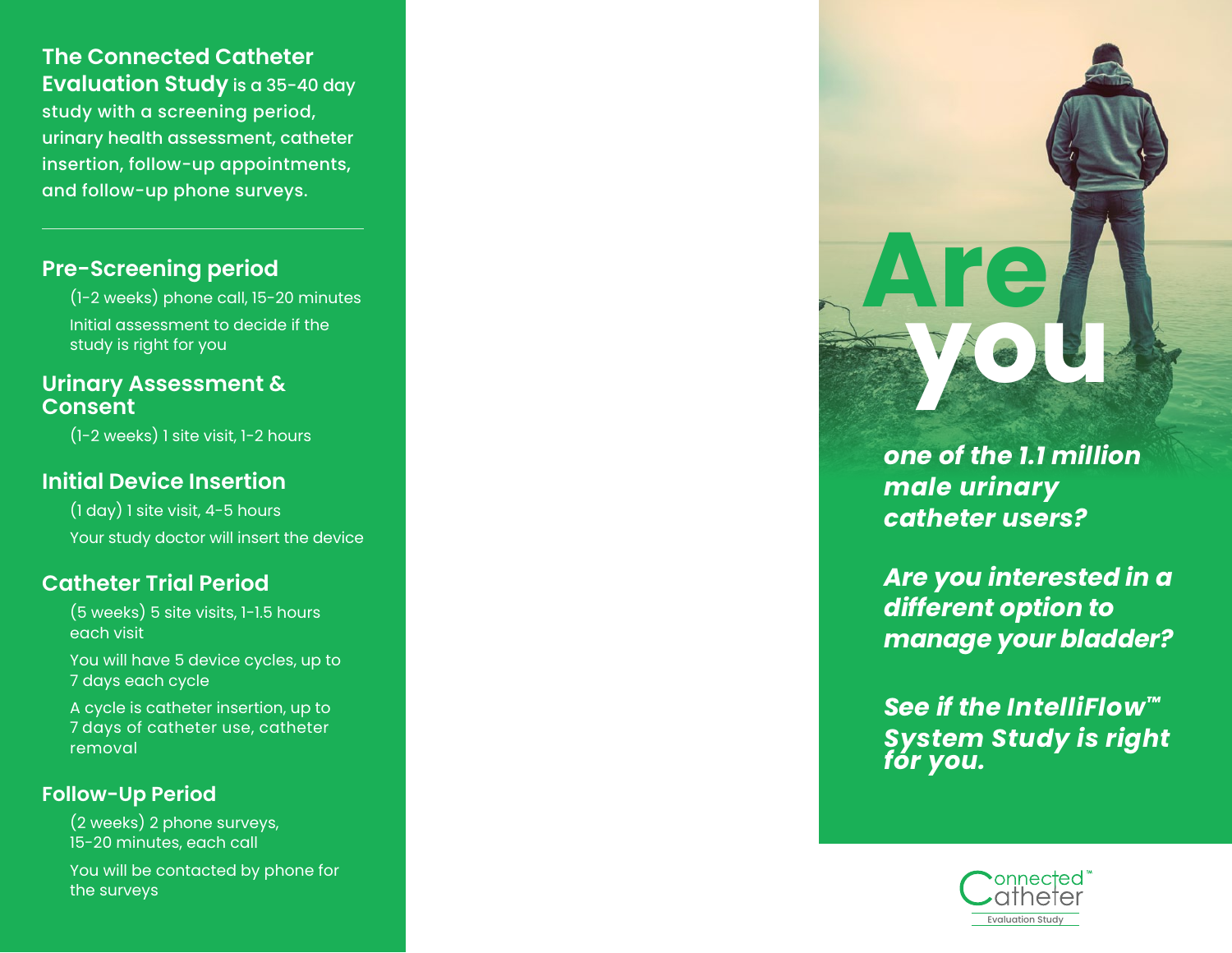

### *Chronic Urinary Catheter Use*

Chronic urinary catheter use affects over 1 million men in the United States alone. Most of these men develop chronic Urinary Retention which creates the need for daily catheterization to relieve the bladder.

Common conditions associated with chronic catheter use can impact all types of users. From mobile independent individuals to those dependent on caregivers, the burden of maintaining a safe and practical catheterization practice can be challenging.

Traditional bladder management has seen few changes in the past few decades that address the clinical drawbacks as well as the social and physical challenges of users....Until now.

The IntelliFlow™ Bladder Management System could provide an option for catheter users that would put them back in control of their bladder management.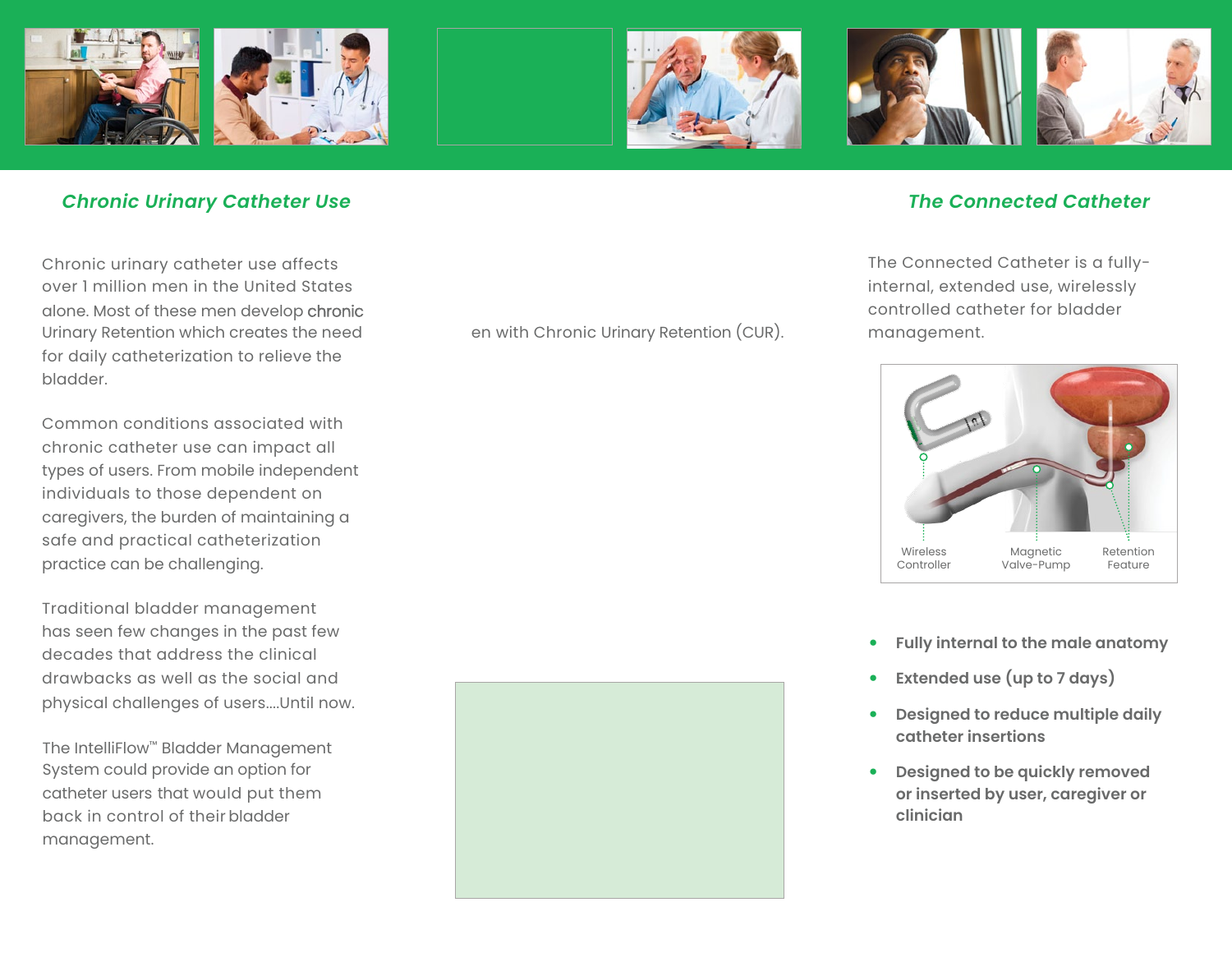## **The Connected Catheter Evaluation Study** is a 35-40 day study with a screening period, urinary health assessment, catheter insertion, follow-up appointments, and follow-up phone surveys.

### **Pre-Screening period**

Phone screening**,** 15-20 minutes Initial assessment to decide if the study is right for you

# **Clinic Assessment**

1 site visit, 2-3 hours

### **Initial Device Insertion**

 1 site visit, 4-5 hours Your study doctor will insert the device

### **Catheter Trial Period**

5 site visits, 1-1.5 hours each visit You will have 5 device cycles, up to 7 days each cycle

A cycle is catheter insertion, up to 7 days of catheter use, catheter removal

### **Follow-Up Period**

2 phone surveys, 15-20 minutes, each call You will be contacted by phone for the surveys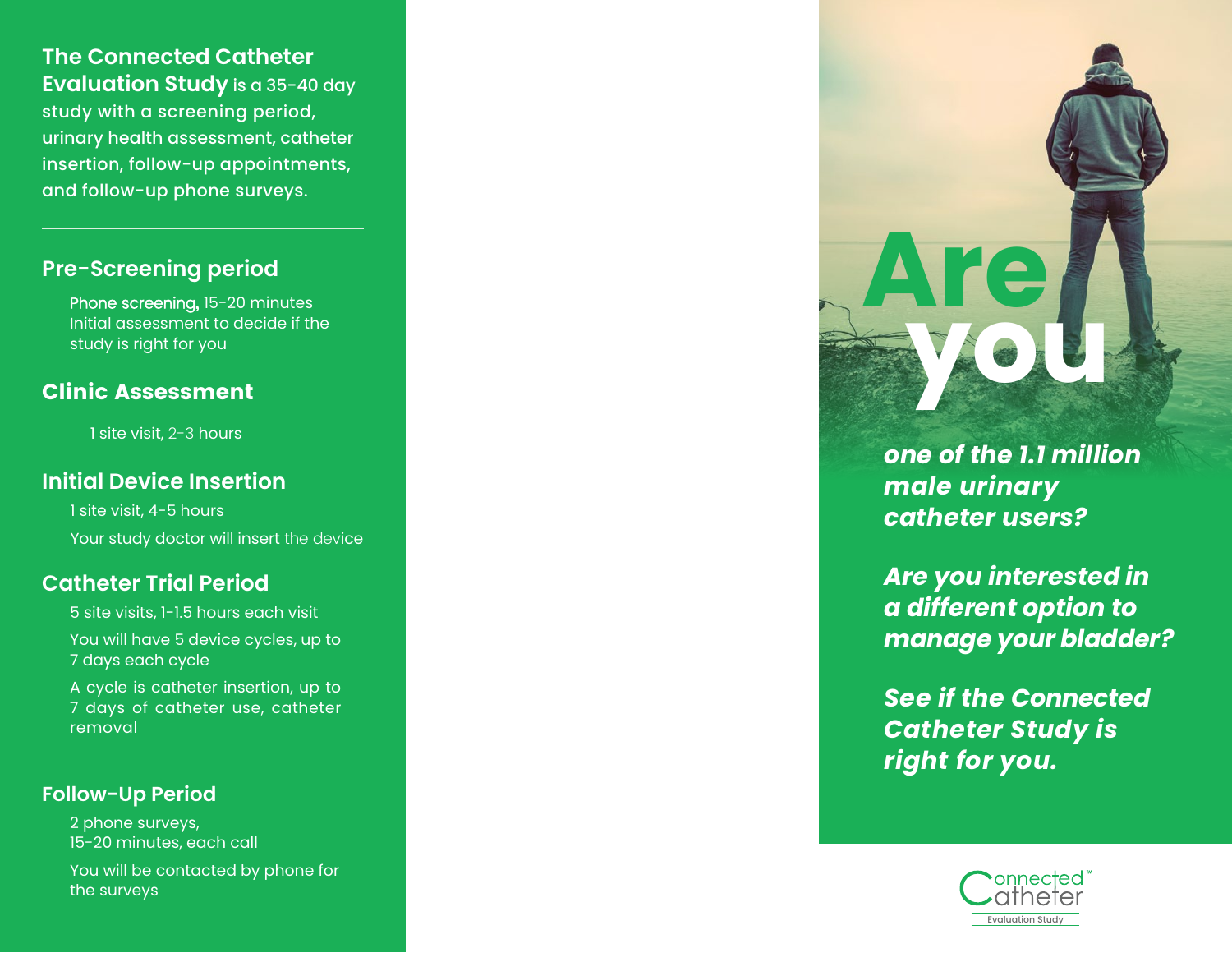

### *Chronic Urinary Catheter Use The Connected Catheter The Connected Catheter Evaluation Study*

The Connected Catheter Study is designed to evaluate the safety and performance of the Connected Catheter System in men with chronic Urinary Retention.

In a controlled clinical setting, the study will address both the clinical complications and the quality of life issues that plague all urinary catheter users.

You may be able to participate in the study if you are:

- **• Male, 18 years of age or older**
- **• Chronic catheter user**
- **• Diagnosed with Urinary Retention**

*Let your doctor know if you are interested. All qualified candidates will receive compensation and payment for trial participation with no out of pocket cost.*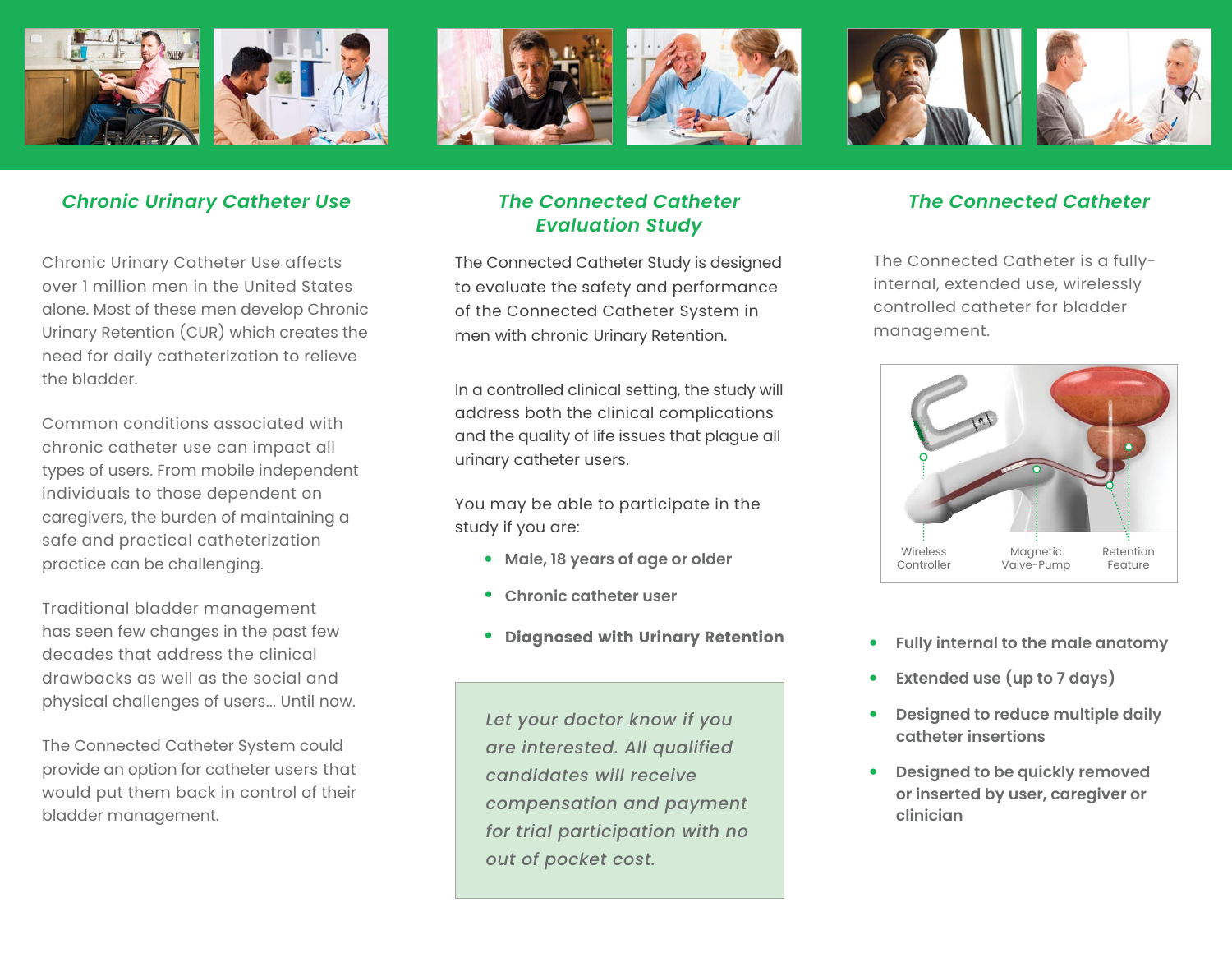

### *The IntelliFlow™ System*

The IntelliFlow™ Catheter is a fully internal, extended use, wirelessly controlled catheter for bladder management.



- **• Fully internal to the male anatomy**
- **• Extended use (up to 7 days)**
- **• Designed to reduce multiple daily catheter insertions**
- **• Designed to be quickly removed or inserted by user, caregiver or clinician**